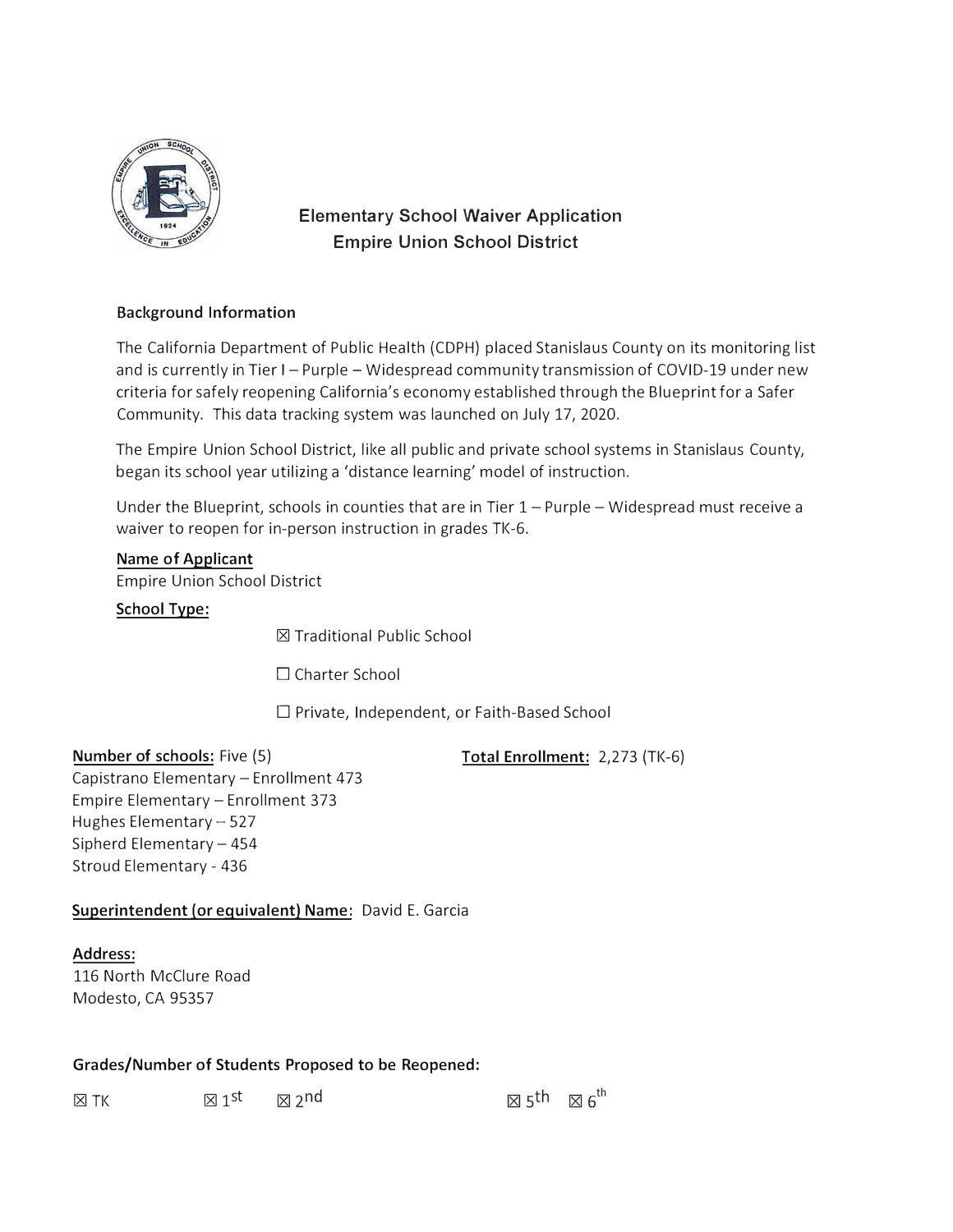#### **Number of Students Proposed to return upon reopening:**

50% capacity which allows the District to maintain 6 feet of social distancing in TK-6 classrooms.

**Date of Proposed Reopening:** No sooner than November 2, 2020. May be later than November 2, 2020, due to the following two factors: 1) COVID-19 infection rates within Stanislaus County; and 2) the time needed to thoroughly plan and implement the EUSD reopening plan.

#### **Name of Person Completing Application:** David E. Garcia

D. E. Garcio

**Phone Number:** {209) 521-2800

**Email:** dgarcia@empire.kl2.ca.us

Signature:

Date: **10 . 2 . 2 D** 

#### **I. Consultation**

Please confirm consultation with the following groups:

 $\boxtimes$  Labor Organization

Name of Organization(s) and Date(s) Consulted:

Empire Teacher Association (ETA) Classified Employees Committee {CEC) California School Employees Association {CSEA Chapter #850)

• **Background:** The Empire Union School District (EUSD) educators and leaders have spent the last several months diligently collaborating and preparing the best possible educational options for our students, while keeping safety as our top priority. Together we conducted numerous meetings and have reviewed nearly 16,000 responses from staff and family surveys and staff input sessions. Our team has taken the input from stakeholders, the guidance from state and local health and education agencies, and collaborated with the Empire Union School District Board of education to offer a comprehensive 2020-2021 School Opening and Safety Protocols for all staff and students.

Empire Union School District is committed to providing a rigorous and quality instructional program for our students, while ensuring a safe environment for students, staff, and community. We realize our community deserves a variety of educational options and we are committed to providing choices for families and staff during the pandemic. Our plan includes the appropriate safety precautions and supplies as well as a clear outline of our educational options for both a traditional pathway and a 100% distance learning pathway. Our team and Board of Education have worked hard to provide two pathways for students allowing families to make a choice they believe is best for their child{ren).

If the California Department of Public Health (CDPH) Elementary Waiver was approved, we would begin the elementary in-person pathway in a hybrid setting.

• **July 2020:** Since the CDPH Elementary Waiver was referenced in July, we began engaging our certificated and classified association leaders on the topic. We have discussed the elementary waiver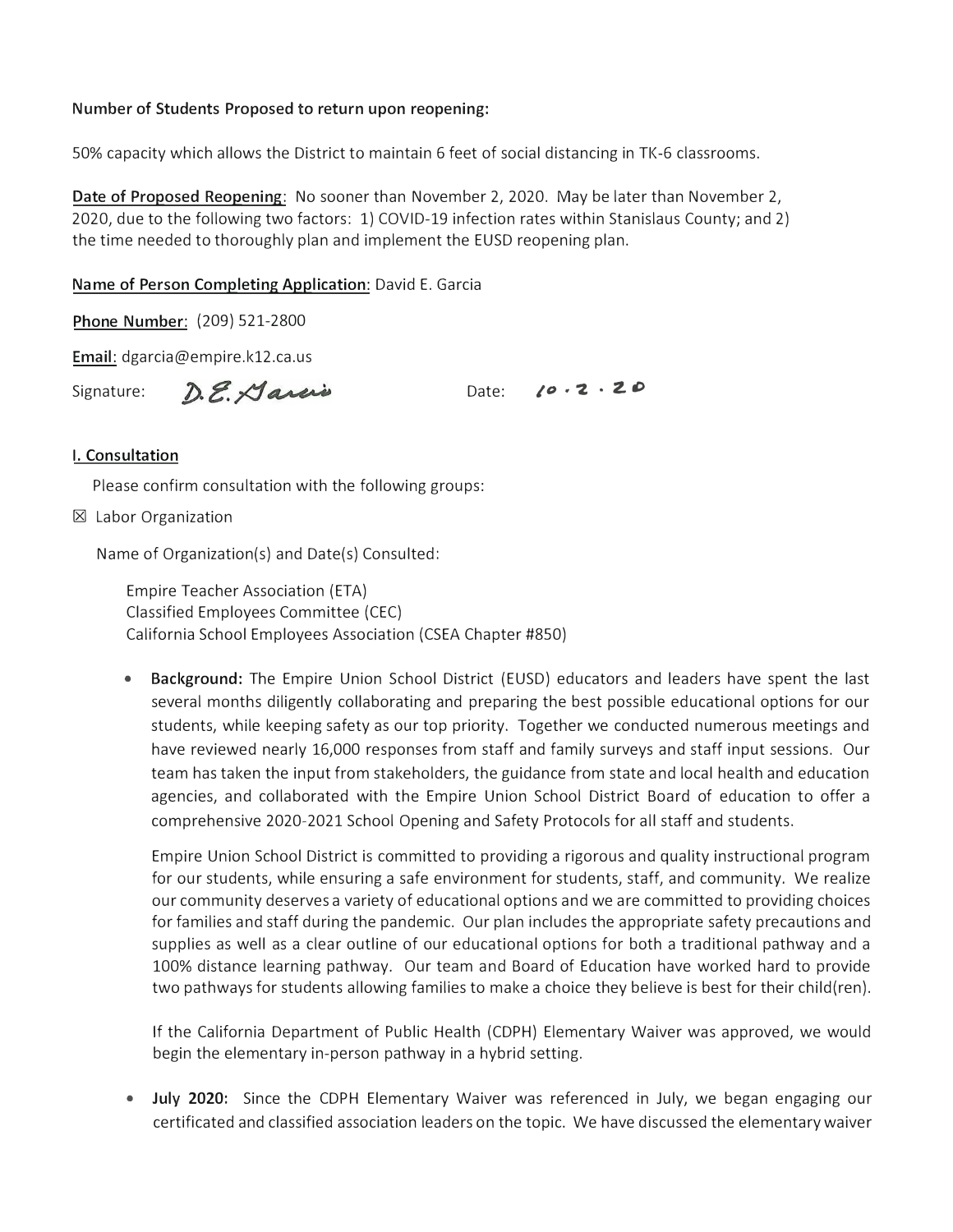with our certificated association, Empire Teachers Association (ETA) leadership and our two classified association, leaders, California School Employee Association (CSEA) and Classified Employee

Committee (CEC) at various formal and informal meetings in July and August. Additionally, the elementary waiver was discussed specifically with ETA leadership on July 23, and at weekly district management team meetings throughout July and August.

On July 2 and July 14 opportunities were provided for input at public Board of Education meetings.

• **August 2020:** Due to guidance from California Governor Gavin Newsome, the Empire Union School District began school on August 10 in a 100% Distance Learning Model. When CDPH released the waiver template, we scheduled a special meeting with ETA leadership on August 24 to go over various aspects of an Elementary Waiver and to solicit input. That meeting was attended by nearly 70 out of 160 certificated staff members. On August 26, an email was sent to all district staff to inform them of the elementary waiver, the option of submitting an elementary school waiver, and the process required to submit an elementary school waiver. The District communicated to staff our intentions of exploring and considering the CDPH elementary waiver. That email indicated, 'We recognize the significant impact school closures have on our EUSD community and within Stanislaus County. We owe it to all of our students, parents, and staff to consider applying for a reopening waiver when we are confident that we are receiving accurate reporting data and the COVID-19 infection rate has stabilized and continues to trend downward towards our county being removed from the 'Watch List'. Moving forward, next week you can expect a 'Reopening Waiver Input Survey'. Please take the time to complete the survey which will help guide us in formulating the content and context needed within any potential reopening waiver.'

On August 6 and August 13 opportunities were provided for input at public Board of Education meetings.

- **September 2020:** The Reopening Elementary Waiver input survey was sent to all staff on September 4. The survey included questions specific to an elementary waiver such as: 1) Should EUSD apply for an elementary waiver while Stanislaus County is within the Purple  $-$  Wide Spread Tier?; 2) Identify the three components within an elementary waiver that you think is most important; 3) When EUSD is able to return students to campus' via a waiver, which instructional model would you prefer?; 4) If students were to return to campus' in a hybrid model, which hybrid configuration would you prefer? 5) What safety assurances do you need from EUSD when student's return to campus? 6) What advice to you have for EUSD when preparing plans to reopen schools safely, systematically, and methodically for the health and safety of students and staff? At the regular Board Meeting on September 10, the EUSD Board of Education received a detailed report, preliminary survey findings, and elementary waiver progression update from the Superintendent.
- **October 1:** During our regular scheduled Board of Education Meeting, Superintendent, David E. Garcia gave a presentation on the CDPH Elementary Waiver draft. The presentation was over 60 minutes in length and time was allowed for questions from the Board.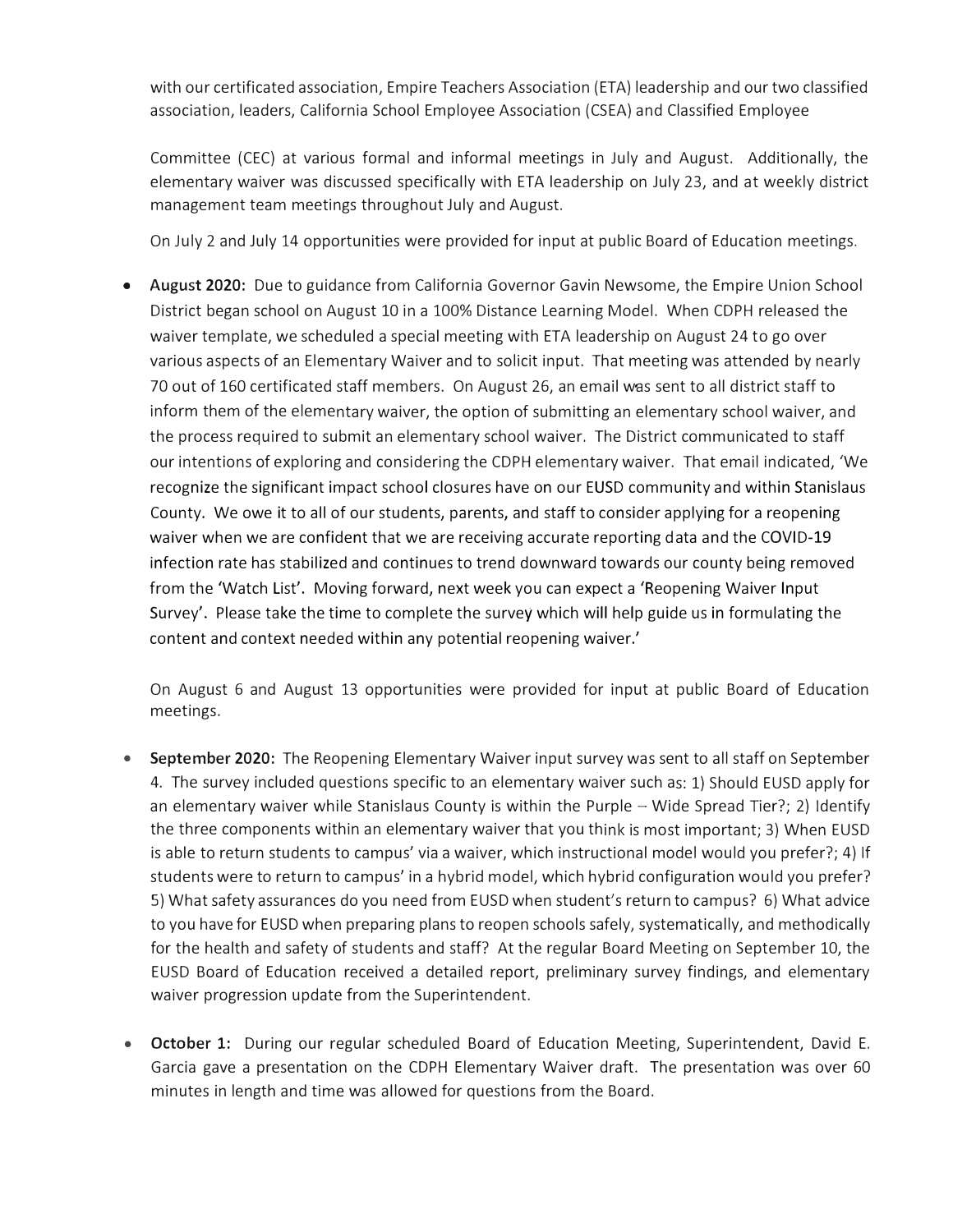## **Empire Teachers Association (ETA)**

**ETA Survey Results:** The survey closed on September 18 and approximately 53% of certificated staff completed the survey. The three components of a waiver certificated staff felt was most important were face coverings and other protective gear, physical distancing, and student cohorts (how students will be kept in small stable groups). Certificated staff preferred, by a slim margin, bringing back groups of grade levels (TK-1, 2-3, 4-6) over bringing back single grade levels (TK, K, 1, 2, 3, etc.). The hybrid model preferred by certificated staff for the return of students was synchronous two days per week at school - asynchronous two days a week at home - one day per week distance learning. The assurances certificated staff wanted most from EUSD when returning students to campus' was disinfecting of facilities daily, Stanislaus County being in Tier 2 - Red - Substantial, and adherence to social distancing inside and outside the classroom.

# **Classified Employees Committee (CEC) and California School Employees Association (CSEA #850)**

**Classified Staff Survey Results:** The survey closed on September 18 and approximately 33% of classified staff completed the survey. The three most important components within a reopening waiver were cleaning and disinfecting, face coverings and other protective gear, and physical distancing. The assurances classified staff wanted most from EUSD when returning students to campus was pre-screening of students and staff, disinfecting of facilities, and Stanislaus County being in Tier  $2 - Red - Substantial$ 

On September 23, staff were sent an email informing them of the elementary waiver input survey results and informing them that EUSD would be preparing a reopening waiver draft for the Board of Education to consider approving submission on October 1.

On September 10, opportunity was provided for input at public Board of Education meeting.

On September 30, the District met with our ETA negotiation team to discuss and consult on several items, including the CDPH elementary waiver.

Meetings are being scheduled in late September or early October, with CSEA leadership and CEC leadership to discuss and consult on several items, including the CDPH elementary waiver.

• **October 1:** During our regular scheduled Board of Education Meeting, Superintendent, David E. Garcia gave a presentation on the CDPH Elementary Waiver draft. The presentation was over 60 minutes in length and time was allowed for questions from the Board.

### $\boxtimes$  Parent and Community Organizations

Name of Organization(s) and Date(s) Consulted: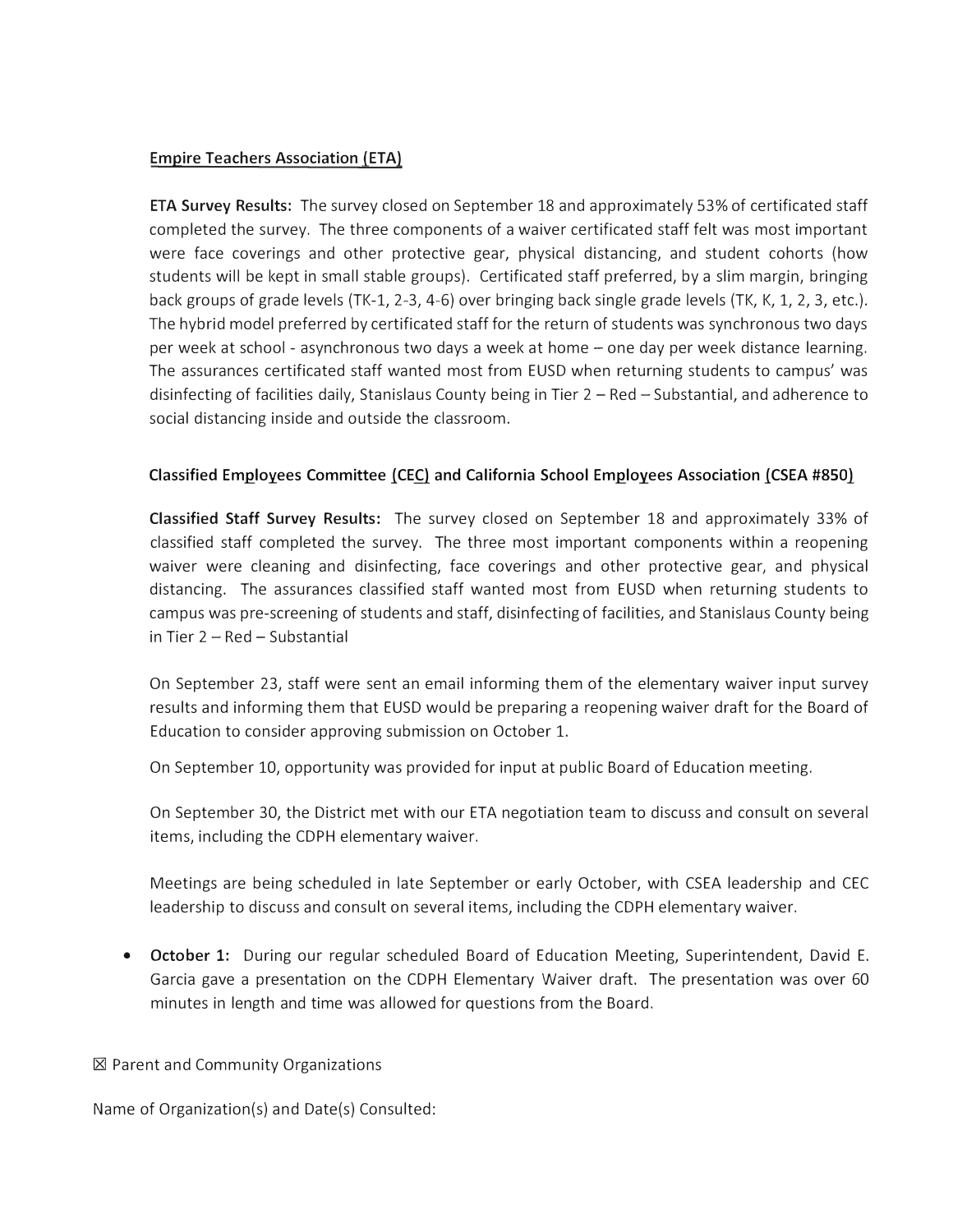- **July 2020:** Since the CDPH Elementary Waiver was referenced in July, we began engaging our parents and families on the topic.
- **August 2020:** Due to guidance from California Governor Gavin Newsome, the Empire Union School District began school on August 10 in a 100% Distance Learning Model. When CDPH released the waiver template, on August 26, a letter was sent to parents and families to inform them of the elementary waiver, the option of submitting an elementary school waiver, and the process required to submit an elementary school waiver. The District communicated to parents and families our intentions of exploring and considering the CDPH elementary waiver. That letter indicated, 'We recognize the significant impact school closures have on our EUSD community and within Stanislaus County. We owe it to all of our students, parents, and staff to consider applying for a reopening waiver when we are confident that we are receiving accurate reporting data and the COVID-19 infection rate has stabilized and continues to trend downward towards our county being removed from the 'Watch List'. Moving forward, next week you can expect a 'Reopening Waiver Input Survey'. Please take the time to complete the survey which will help guide us in formulating the content and **context needed within any potential reopening waiver.'**
- **September 2020:** The Reopening Elementary Waiver input survey was sent to all parents and families on September 4. The survey included questions specific to an elementary waiver such as: 1) Should EUSD apply for an elementary waiver while Stanislaus County is within the Purple - Wide Spread Tier?; 2} Identify the three components within an elementary waiver that you think is most important; 3) When EUSD is able to return students to campus' via a waiver, which instructional model would you prefer?; 4) If students were to return to campus' in a hybrid model, which hybrid configuration would you prefer? 5} What safety assurances to you need from EUSD when student's return to campus? 6) What advice to you have for EUSD when preparing plans to reopen schools safely, systematically, and methodically for the health and safety of students and staff? At the regular Board Meeting on September 10, the EUSD Board of Education received a detailed report, preliminary survey findings, and elementary waiver progression update from the Superintendent.

**Parent** / **Families Survey Results:** The survey closed on September 18 and approximately 42% of parents / families completed the survey. The three components of a waiver parents / families felt was most important were cleaning and disinfecting, face coverings and other protective gear, and health screenings for students and staff. 40.99% of parents / families want their child(ren) to continue distance learning should students return to campus' via an elementary waiver. If and/or when EUSD is able to return students to campus via an elementary waiver, parents / families preferred to bring back all grade levels rather than single or groups of grade levels. The hybrid model preferred by parents / families for the return of students was synchronous two days per week at school - asynchronous two days a week at home - one day per week distance learning. The assurances parents / families wanted most from EUSD when returning students to campus was disinfecting of facilities, frequent hand-washing, and pre-screening of students and staff upon arrival at schools.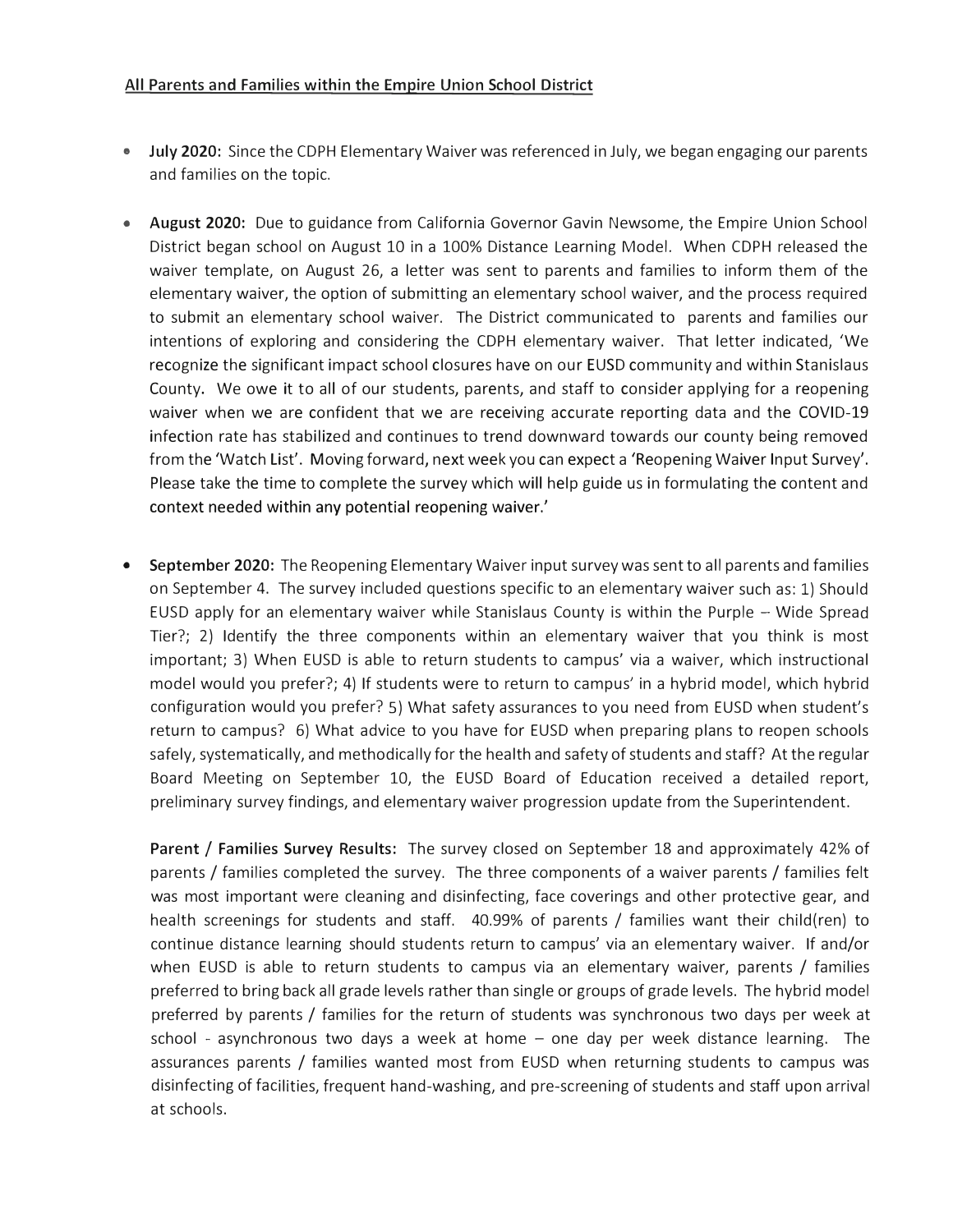- **September 23:** Parents were sent a letter informing them of the elementary waiver input survey results and informing them that EUSD would be preparing a reopening waiver draft for the Board of Education to consider approving submission on October 1.
- **October 1:** During our regular scheduled Board of Education Meeting, Superintendent, David E. Garcia gave a presentation on the CDPH Elementary Waiver draft. The presentation was over 60 minutes in length and time was allowed for questions from the Board.

# **I. Elementary School Reopening Plans**

# **Empire Union School District (EUSD) Reopening Plan:**

- a. EUSD will reopen using a two-day hybrid model. In a Hybrid Learning Model students will be divided into two groups (Group A or Group B).
	- Group A students will attend school each week on Mondays and Wednesdays for inperson instruction. Group A students will remain home on Tuesdays and Thursdays for distance learning which includes a minimum of 30 minutes of daily live interaction.
	- Group B students will attend school each week on Tuesdays and Thursdays for in-person instruction. Group B students will remain home on Mondays and Wednesdays for distance learning which includes with a minimum of 30 minutes of daily live interaction.
	- Both groups, A and B, will remain home on Fridays for distance learning in adherence with SB 98.
	- Teachers will continue to plan and implement a standards based hybrid program of study, employing a variety of instructional techniques and instructional materials that meet the individual needs, interests and abilities of the students which includes synchronous and asynchronous learning for students participating within the hybrid learning model and in adherence to SB 98.
- b. Students who choose to not return to campus for on-site learning may continue to participate in the EUSD Distance Learning program with daily live interaction provided by a fully credentialed teacher.
- c. The hybrid model allows for a soft reopening up to 50% capacity.
- d. 50% capacity allows the District to maintain 6 feet of social distancing in TK-6 classrooms.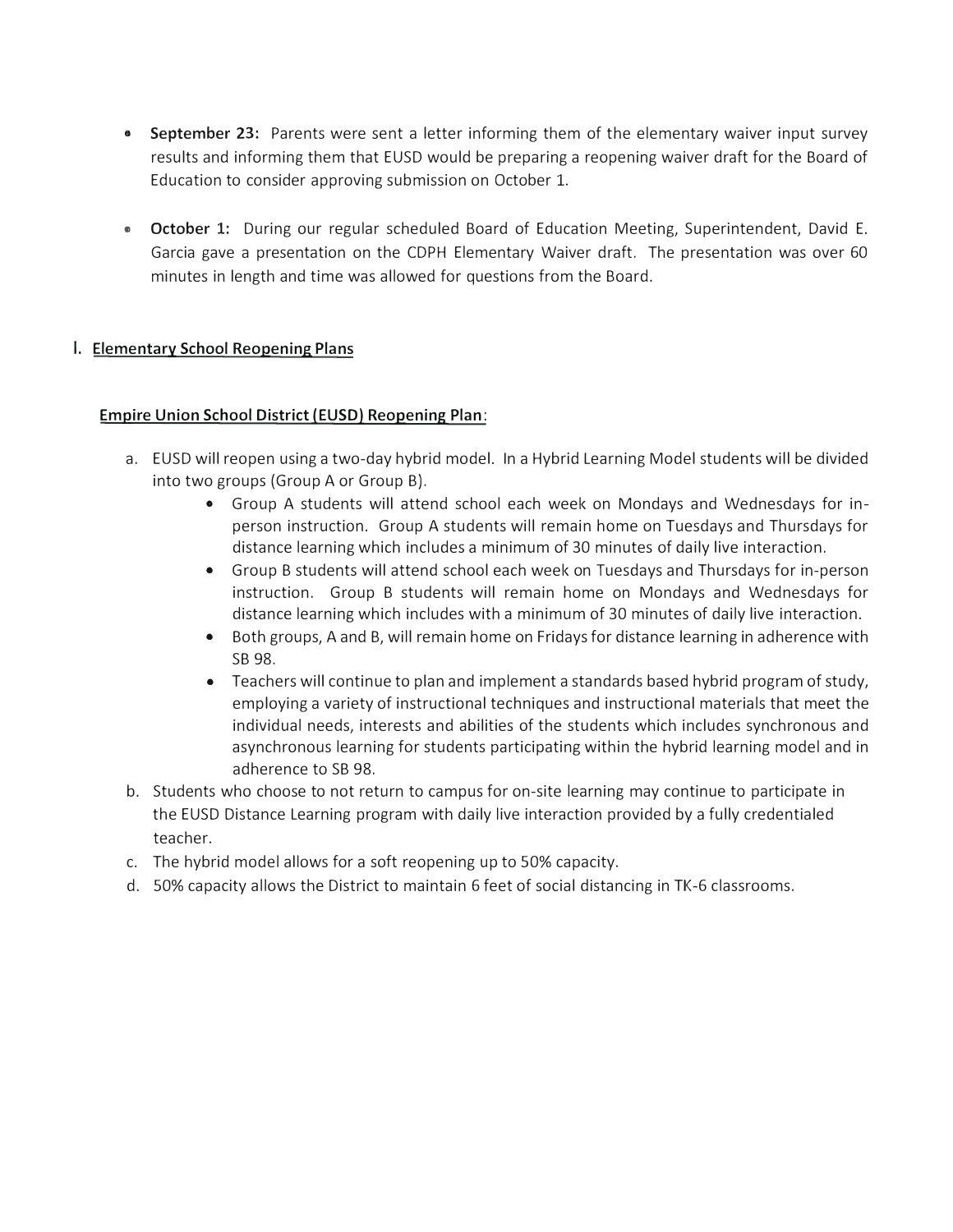**General Virus Conditions for Waiver Application:** The metrics below apply specific to Stanislaus County.

| <b>Tiered Framework Metrics</b>                                                      |                                                   |          |            |               |  |  |  |  |
|--------------------------------------------------------------------------------------|---------------------------------------------------|----------|------------|---------------|--|--|--|--|
| <b>Measures</b>                                                                      | Tier 1<br>Widespread Substantial Moderate Minimal | Tier 2   | Tier 3     | <b>Tier 4</b> |  |  |  |  |
| New<br>cases/100,000<br>population<br>per day<br>$(7)$ day<br>average; 7<br>day lag) | >7                                                | $4 - 7$  | $1 - 3.9$  | $\leq 1$      |  |  |  |  |
| Testing %<br>Positivity<br>$(7)$ day<br>average; 7<br>day lag)                       | > 8%                                              | $5 - 8%$ | $2 - 4.9%$ | $< 2\%$       |  |  |  |  |

# Stanislaus County

|                                                          | 8/11/2020      | 8/18/2020  | 8/31/2020 | 9/8/2020              | 9/15/2020         | 9/22/2020         | 9/29/2020            |
|----------------------------------------------------------|----------------|------------|-----------|-----------------------|-------------------|-------------------|----------------------|
| <b>Measures</b>                                          | Tier 1         | Tier 1     | Tier 1    | Tier 1                | Tier <sub>1</sub> | Tier <sub>1</sub> | Tier 1<br>Widespread |
|                                                          | Widespread     | Widespread |           | Widespread Widespread | <b>Widespread</b> | Widespread        |                      |
| <b>New</b><br>cases/100,000<br>population per<br>day     | $\mathbb{P}$   | P          | 14.5      | 13.1                  | 9.6               | 7.5               | 6.9                  |
| (7 day average;<br>7 day lag)                            |                |            |           |                       |                   |                   |                      |
| <b>Adjusted Case</b><br>Rate for Tier<br>Assignment      | $\mathfrak{P}$ | P          | 14.5      | 14.1                  | 9.4               | 7.6               | 7.2                  |
| Testing %<br>Positivity<br>(7 day average;<br>7 day lag) | $\overline{P}$ | Ĩ.         | 12.5%     | 10.3%                 | 5.6%              | 5.5%              | 4.7%                 |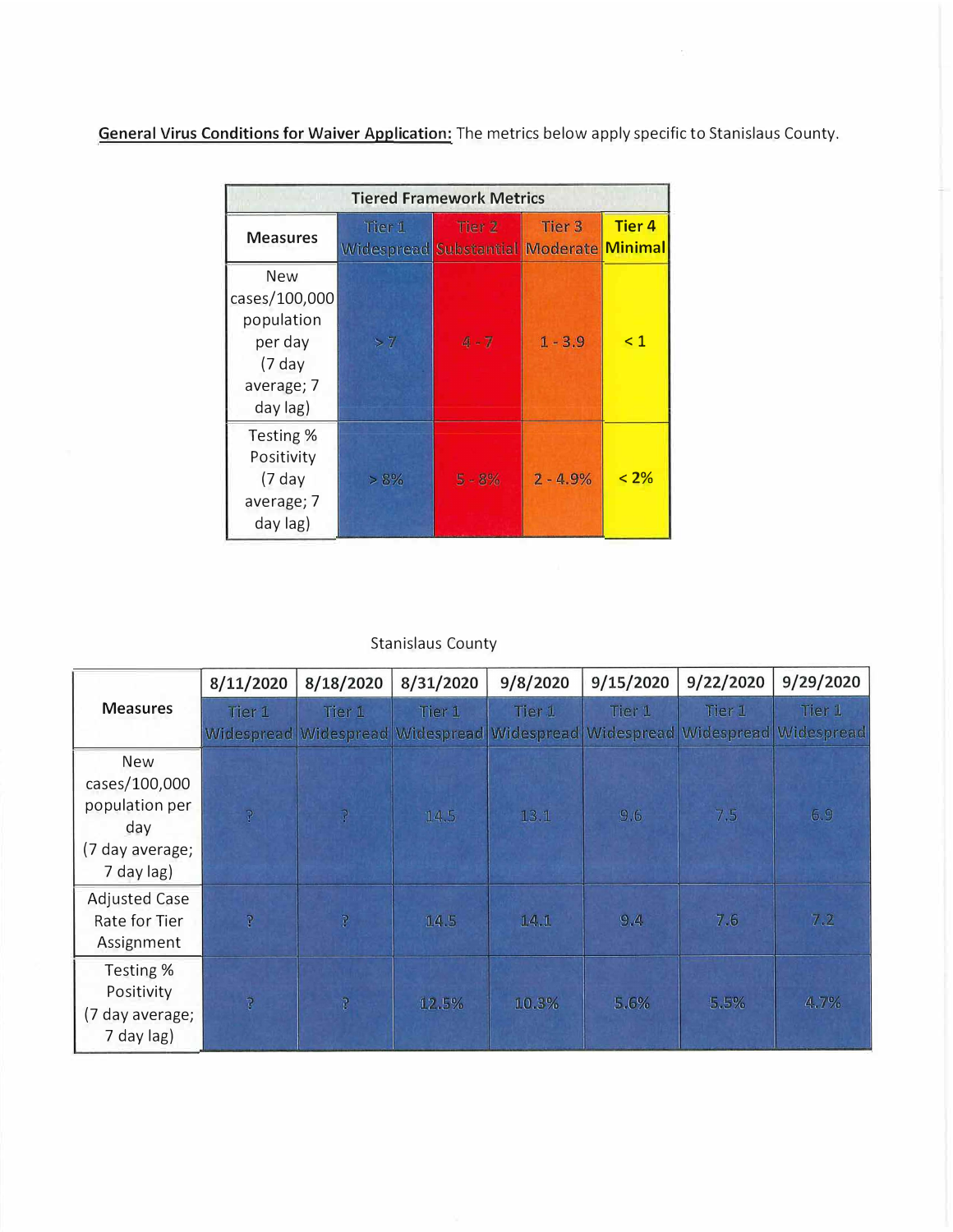# **2. General Virus Precautions Practiced by the EUSD:**

181 **Cleaning and Disinfection:** How shared surfaces will be regularly cleaned and disinfected and how use of shared items will be minimized.

- Hand sanitizer is available for all students and staff upon entering campus
- All students and staff will wash/clean their hands multiple times throughout the day using frequency guidance.
- Hand sanitizer dispensers are available in every classroom and common area on campus.
- • Schools will follow disinfection guidelines developed by Stanislaus County Public Health for classrooms, workspaces, outdoor spaces, and playgrounds, etc.
- School facilities utilized by students or staff will be disinfected daily
- A daily cleaning and disinfecting schedule has been created and posted in multiple locations throughout each school site in order to avoid both under and overuse of cleaning products.
- A CloroxPro Electrostatic Sprayer will be utilized for daily disinfecting of high touch surfaces such as: desks, chairs, tables, sinks, door handles; handrails, drinking fountains; sink handles; restroom surfaces; toys; games; art supplies; instructional materials; playground equipment, seats on bus, keyboards / computers, headsets, copy machines.
- • District staff has ensured that HVAC systems are functioning properly, maximize air exchanges per hour, maximize outdoor air, and are maintained to manufacturer's recommendations.
- Each classrooms' air system are equipped with a Hepa Air filter which will be replaced multiple times throughout the year
- Classroom windows and/or doors will be opened (to what degree will be based upon the weather and/or air quality) to increase fresh air circulation throughout the classroom.
- •Students and staff will wash their hands before and after eating
- • Meal service facilities including frequently touched surfaces within the cafeteria will be cleaned and disinfected daily and throughout the day as practicable by trained staff.
- All restrooms have been supplied with soap, paper towels, and touchless trash cans.
- All restroom surfaces will be disinfected throughout the day
- Students will use hand-sanitizer when boarding a bus, and hand sanitizer will be available for students when getting off the bus.
- Trained staff will clean and disinfect frequently touched surfaces on school buses daily and, as practicable, throughout the day between routes.
- Each school site has multiple portable hand washing stations with soap and water
- Gloves are available for those staff conducting duties such as cleaning, first aid, food service, or providing services for students
- Each classroom, cafeteria, office, library, and support service rooms have been supplied with a hand sanitizer dispenser, tissues, no touch trash cans, and spray bottle with disinfectant.
- • Staff will clean and disinfect frequently touched surfaces within school at least daily and, as practicable, frequently throughout the day by trained custodial staff. Frequently touched surfaces in the school include: Door handles, Light switches, sink handles, bathroom surfaces, tables, student desks, chairs, computers, equipment, etc.
- Custodial staff with the responsibility of cleaning and disinfecting the school site have been equipped with CloroxPro electrostatic sprayers.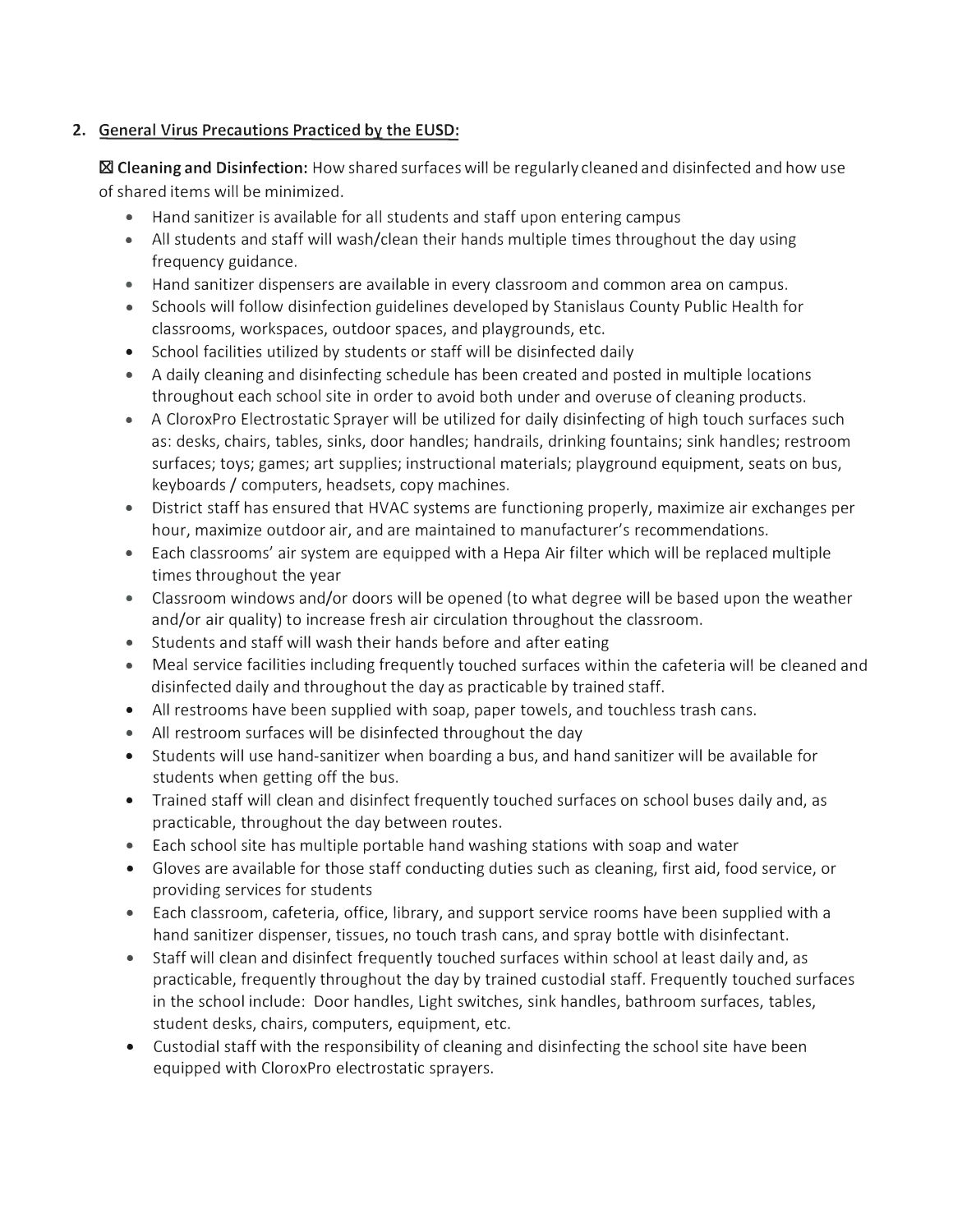**181 Cohorting:** How students will be kept in small, stable, groups with fixed membership that stay together for all activities *(e.g.,* instruction, lunch, recess) and minimize/avoid contact with other groups or individuals who are not part of the cohort.

# Classroom Protocols

- Students will be seated 6 feet apart to minimize risk of exposure.
- All desks will face the same direction.
- Desks will be arranged in a way that minimizes face-to-face contact.
- Student movement within the classroom will be limited.
- Cohorts (groups) of students will be kept from mixing to the greatest extent possible.
- Students will remain in the same space and in groups as small and consistent as practicable.
- Students will remain with the same teacher or staff to the greatest extent possible.
- Student passing times will be staggered.
- Procedures for safe and socially distanced activities inside the classroom will be implemented.
- Procedures for safe and socially distanced activities outside the classroom will be implemented.

### Cafeteria Meal Service Protocols

- Breakfast and lunch service times will be staggered to minimize cohort mixing.
- Breakfast and lunch service models may be altered occasionally to minimize cohort mixing to do weather and or air/quality.
- Students eating breakfast and lunch service inside the cafeteria will be socially distanced 4 to 6 feet.
- Breakfast and lunch meals may be served in a classroom and/or outside instead of inside the cafeteria.
- Designated routes for student entry and exit, using as many entrances as possible will be implemented
- Meal service work stations may be reorganized for proper physical distancing during meal preparation and meal service
- Meal service staff shifts may be adjusted to minimize number of staff in kitchen
- Meal service staff will provide physical guides such as tape on floors or sidewalks or signage to ensure physical distancing
- Procedures to limit direct contact with others will be implemented to the greatest extent possible.

#### Restroom Protocols

- Student cohorts will be kept from mixing inside a restroom to the greatest extent possible.
- Procedures for students and staff to access restrooms at staggered times will be implemented.
- Grade levels of students may be assigned certain restrooms to minimize cohort mixing.
- The number of students accessing the restroom at one time will be limited.

### Recess Protocols

- Student cohorts will be kept in smaller groups where possible in order to minimize cohort mixing.
- School sites will develop modified recess schedules to limit the number of students at recess at one time
- While using outdoor spaces, student cohorts will be maintained to the greatest extent possible.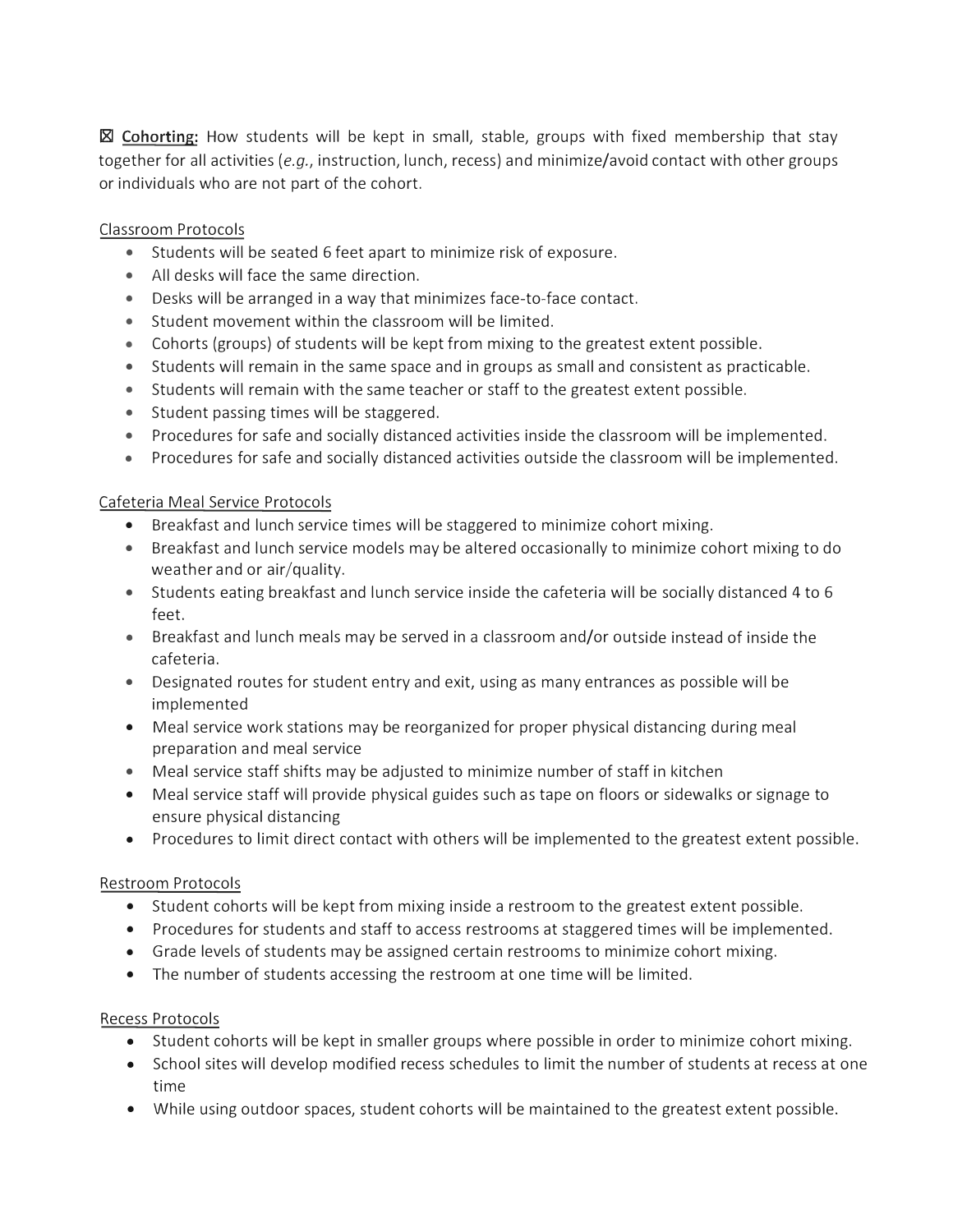- Contact sports and activities that encourage close contact will be avoided.
- Increased supervision during recess will monitor social distancing and cohort mixing.
- Students and staff will wash their hands after being at recess.
- The use of shared playground equipment will be limited in favor of physical activities that require less contact with surfaces.
- Grade level recess activities will occur in designated areas to facilitate social distancing and minimize cohort mixing.

#### P.E. - Protocols:

- Student cohorts will be kept in smaller groups where possible in order to minimize cohort mixing.
- Contact sports and activities that encourage close contact will be avoided.
- PE will be limited to activities that do not involve physical contact with other students or equipment
- Athletics may be limited to activities that do not involve physical contact with other students or equipment
- Teachers will establish flexibilities and plan how to implement physical distancing given lack of space and facility limitations
- Students will be arranged in a way that minimize face-to-face contact
- Students and staff will wash their hands after participating in P.E.
- The sharing of objects, equipment, and supplies will be limited to the extent practicable. But where allowed, they will be cleaned and disinfected between uses
- With social distancing the following activities involve close contact and are not permissible: Basketball; Hockey; Volleyball; Football; Soccer; Baseball, Softball, Dancing; Kickball

### Choir/ Band/ Drama/ Electives - Protocols

- Student cohorts will be kept in smaller groups where possible in order to minimize cohort mixing.
- There will be no wind instruments or horn instruments.
- All other instruments including strings / percussion / piano will be allowed with adequate social distancing.
- Students will be arranged in a way that minimizes face-to-face contact
- Teachers will establish and implement daily routines for both in-person and asynchronous learning delivery
- Movement of students and teachers will be minimized.

### Transportation - Protocols

- Students will wear a face covering while using district transportation services (bus).
- Students will be socially distanced 4-6 feet while using district transportation services {bus).
- Students will use hand-sanitizer when boarding a bus, and hand sanitizer will be available for students when getting on/off the bus.
- Windows may be opened for better ventilation (weather and/or air quality permitting)
- Siblings may sit together while on a bus.
- Students and families will be guided to maintain 4- 6-foot distancing at bus stops and while loading and unloading
- When picking up students, students getting on first will be seated the back and the students getting on last will sit in the front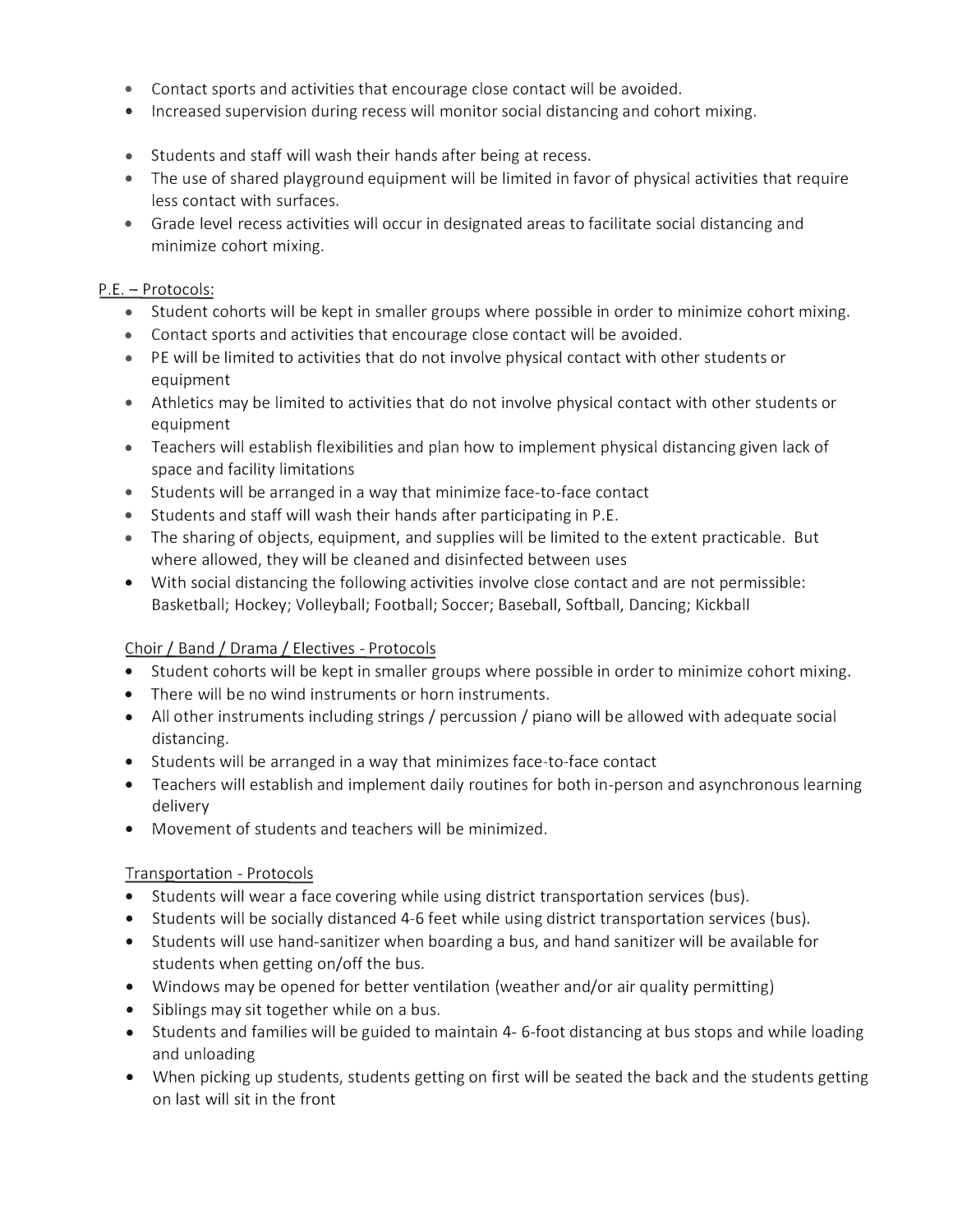- When dropping off students, students getting off first will be seated the front and the students getting off last in the back
- Trained staff will clean and disinfect frequently touched surfaces on school buses daily and, as practicable, throughout the day between routes.
- Bus schedules may be altered to accommodate social distancing requirements.

181 **Entrance, Egress, and Movement Within the School:** How movement of students, staff, and parents will be managed to avoid close contact and/or mixing of cohorts.

# Entrance

- All students and staff will be Symptom-Screened each day upon arrival at school
- There will be multiple points of entry for symptom screening at each campus
- Symptom screening will be consistent with public health guidance: 1) Visual wellness; 2) Temperature Checks; 3) Ask students and staff about COVID-19 symptoms within the last 24 hours
- Daily temperature checks will be conducted by staff using a no-touch Infrared Temporal thermometer
- Hand sanitizer will be available for all students and staff upon entering campus
- Teachers will develop classroom entry procedures which adhere to social distancing guidelines.
- Signage will be in place to remind parents of social distancing guidelines when dropping off their child upon arrival at school.

# Movement Within the School

- Student passing times will be staggered to mitigate the mixing of cohorts.
- Recess times will be staggered to mitigate the mixing of cohorts.
- Meal service times will be staggered to mitigate the mixing of cohorts.
- There will be designated routes for student entry into the cafeteria, using as many entrances as possible will be implemented
- Staff will develop procedures for students to walk to a location outside their classroom (e.g. cafeteria, library, etc.) which adhere to social distancing guidelines.

# Egress

- Student dismissal times will be staggered to mitigate the mixing of cohorts.
- There will be multiple points of exit on each campus.
- There will be designated routes for student exit from the campus, using as many exits as possible.
- Staff will develop procedures for students to exit campus which adhere to social distancing guidelines.
- Signage will be in place to remind parents of social distancing guidelines when picking up their child at dismissal from school.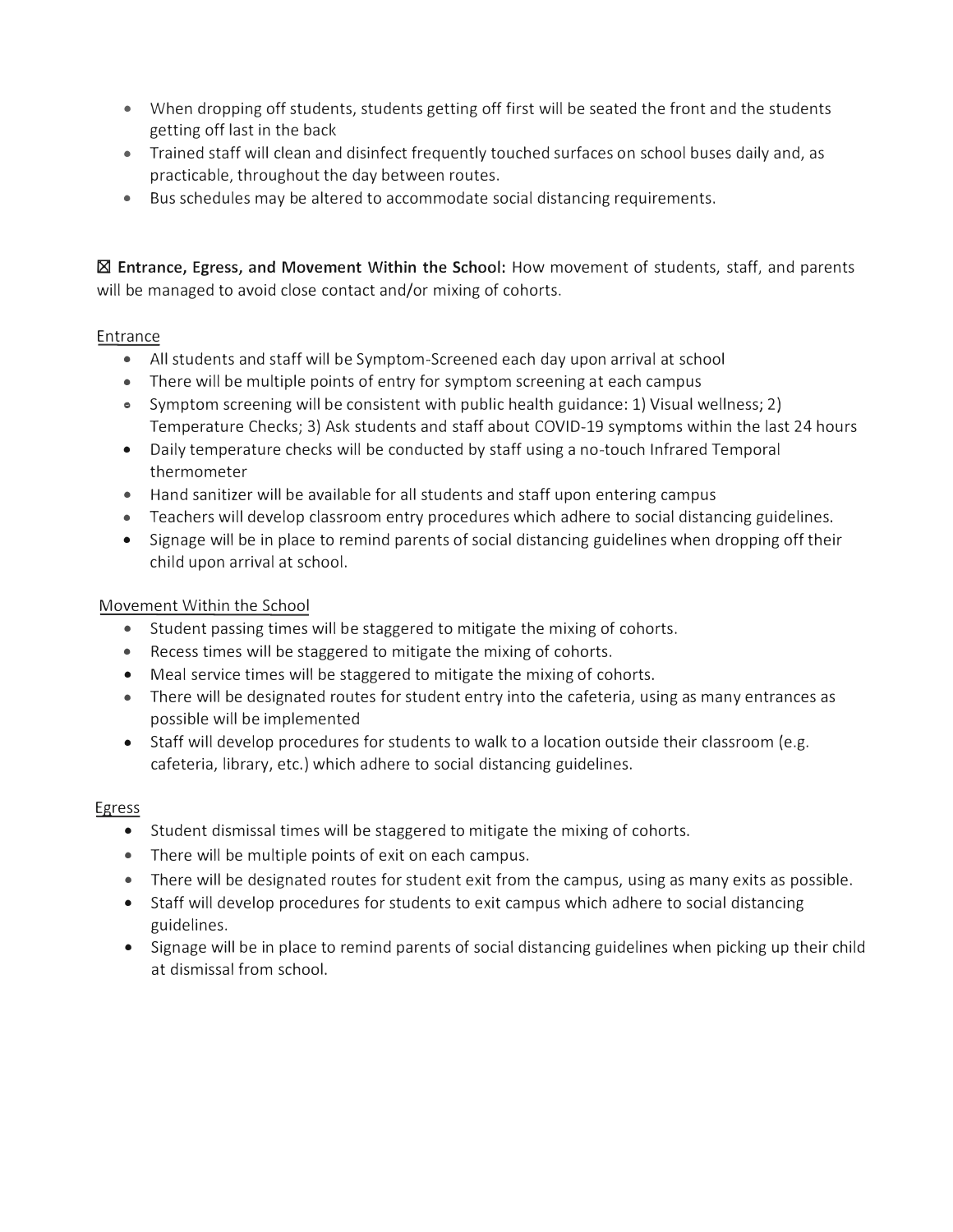# 181 **Face Coverings and Other Essential Protective Gear:** How CDP H's face covering requirements will be satisfied and enforced.

- In accordance with the California Department of Public Health (CDPH) Guidance, students and staff are expected to wear face coverings unless they are exempted with a Doctor's note and/or disability.
- All staff are required to wear masks, face coverings or draped face shields except when outdoors and distanced further than 6 feet apart.
- All students in grades 3 through 8 are required to wear masks, face coverings, or draped face shields at all time while indoors unless exempted by a physician's note or when eating or participating in outdoor physical recreation when distanced further than 6 feet apart.
- All students in grades TK-2 are strongly encouraged to wear masks, face coverings or draped face shields at all time while indoors unless exempted by a physician's note or when eating or participating in outdoor physical recreation when distanced further than 6 feet apart.
- Plexiglass tri-fold desk shields will be provided for all students in grades TK-3 when developmental barriers may inhibit consistent and appropriate use of masks, face coverings, or draped face shields by younger children.
- • Students and staff are encouraged to bring their own face covering from home which they find most comfortable. If students or staff do not have a face covering one will be provided. Cloth face coverings, disposable masks, and face shields have been purchased and are available.
- • Students will utilized face coverings while on the bus, while in the classroom, while waiting to enter campus, while entering campus, while on school grounds (except when eating, drinking, or social distanced outside further than 6 feet), and while exiting campus/
- • Staff will be supplied with gloves, face coverings, wipes, hand sanitizer, and plexiglass shields for close 1:1 instruction or assessment
- Teachers and identified staff will receive a cloth face covering and reusable face shield.

181 **Health Screenings for Students and Staff:** How students and staff will be screened for symptoms of COVID-19 and how ill students or staff will be separated from others and sent home immediately.

# Before Arriving at School

- All students and staff should symptom-screen before coming to school
- Any student or staff should stay home if they are sick
- Students and staff are recommended to take their temperature daily before going to school
- Students and staff with a fever of 100.4 or higher should not go to a school site
- • Students and staff should screen at home for respiratory symptoms such as cough and shortness of breath prior to coming to school each day
- •Students and staff experiencing those symptoms should *not* attend school
- • Students and staff should stay at home if they have symptoms consistent with COVID-19 or if they have had close contact with a person diagnosed with COVID-19

# Symptom Screening on Arrival at School

- All students and staff will be Symptom-Screened each day upon arrival at school
- There will be multiple points of entry for symptom screening at each campus
- Symptom screening will be consistent with public health guidance: 1) Visual wellness; 2) Temperature Checks; 3) Ask students and staff about COVID-19 symptoms within the last 24 hours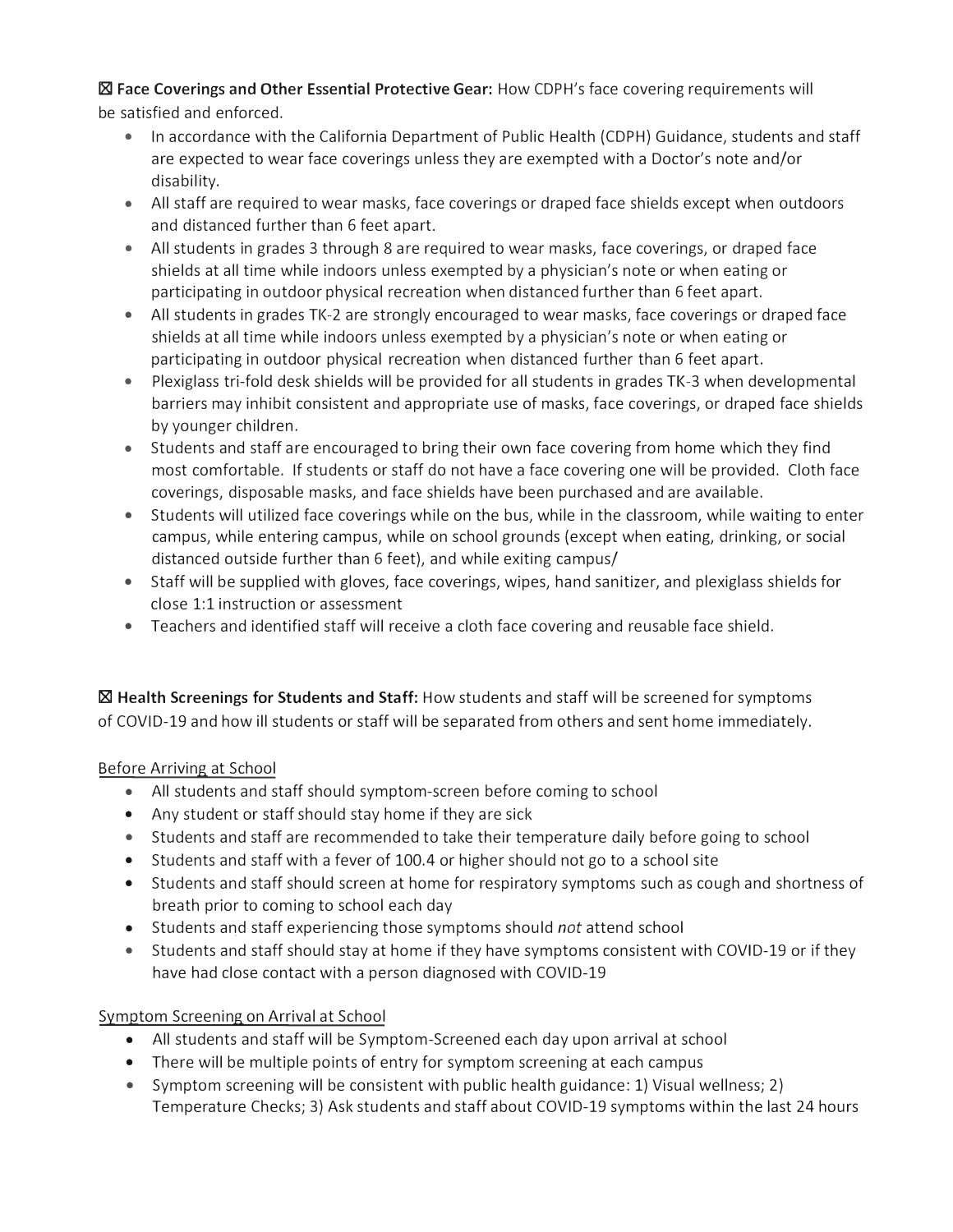- Daily temperature checks will be conducted by staff using a no-touch Infrared Temporal thermometer
- Hand sanitizer will be available for all students and staff upon entering campus
- Any and all adults entering campus (e.g. staff, special education service providers, etc.) will be symptom screened prior to entering campus.

# Symptom Screening While at School

- Each school site will have a designated 'quarantine' room for students who are not feeling well to minimize contact with others until they are able to go home
- The quarantine room will be utilized to maintain the health and safety of students and staff, especially when tending to individual student medical or personal needs
- Students and staff will be visually monitored throughout the day for signs of illness
- Any student or staff displaying signs of illness will be immediately referred to the school site nurse for assessment.
- Students or staff with a fever of 100.4 degrees or higher, cough or other COVID-19 symptoms will be sent home.
- The school nurse maintains a record of all illnesses and COVID related incidents for students. The Superintendent / designee maintains all records of illness and COVID related incidents for staff.

# Notification

• If any student or staff member is confirmed to have tested positive for the COVID virus, the entire school community will be notified, and the County Health Officer will direct next steps for that respective department, school, or student population.

181 **Healthy Hygiene Practices:** The availability of handwashing stations and hand sanitizer, and how their use will be promoted and incorporated into routines.

- Signage will be prominently displayed at all sites reminding individuals of proper virus safety protocols.
- Hand sanitizer will be available for all students and staff upon entering campus
- All students and staff will wash/clean their hands multiple times throughout the day using frequency guidance.
- Routines enabling students and staff to regularly wash their hands at staggered times will be implemented.
- Paper towel and soap dispensers are available in classrooms with sinks.
- Portable handwashing stations with soap and water are available near classrooms without sinks.
- Hand sanitizer dispensers are available in every classroom and common area on campus.
- Staff will teach and reinforce washing hands, avoiding contact with one's eyes, nose, and mouth, and covering coughs and sneezes among students and staff.
- Procedures for hand-sanitizing routines will be implemented. Children under the age 9 should be supervised while applying hand-sanitizer.
- Students and staff will wash their hands before and after eating
- All restrooms have been supplied with soap, paper towels, and touchless trash cans.
- Students and staff will wash their hands after using the restroom.
- Students and staff will wash their hands after being at recess.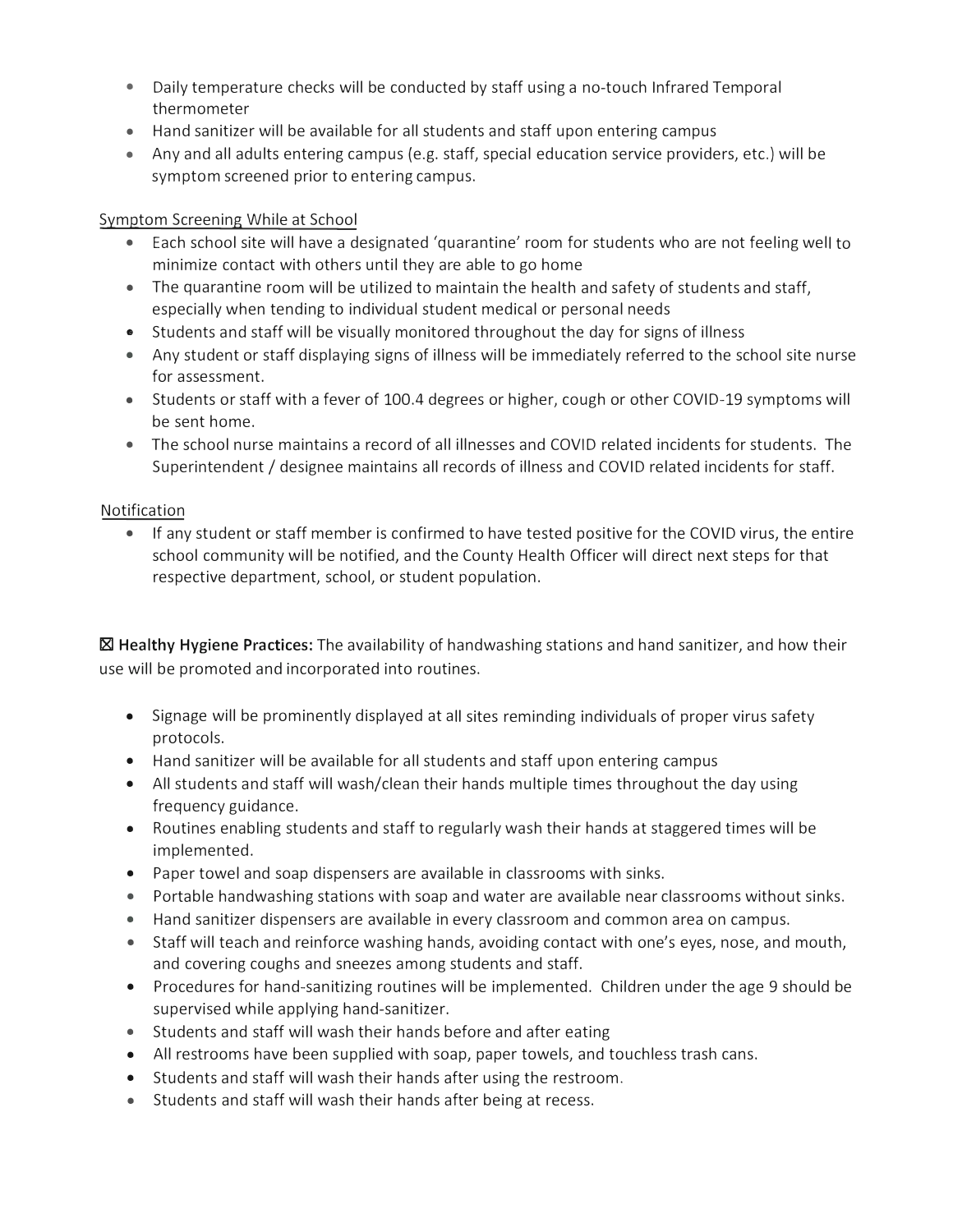- Students and staff will wash their hands after participating in P.E.
- Students will use hand-sanitizer when boarding a bus, and hand sanitizer will be available for students when getting on/off the bus.
- Hand sanitizing stations are available in all instructional areas.
- Students and staff will be required to sanitize their hands before entering any indoor instructional area.

I&! **Identification and Tracing of Contacts:** Actions that staff will take when there is a confirmed case. Confirm that the school(s) have designated staff persons to support contact tracing, such as creation and submission of lists of exposed students and staff to the local health department and notification of exposed persons. Each school must designate a person for the local health department to contact about COVID-19.

- Schools will maintain communication systems that allow staff and families to self-report symptoms and receive prompt notifications of exposures and closures, while maintaining confidentiality, as required by FERPA and state law related to privacy of educational records and other privacy laws.
- Using the CDPH guidance and in collaboration with EUSD staff, district nurses and administration will serve as the primary contacts and contract tracers, to the extent practicable, when situations arise with a possible COVID-19 exposure or student tests positive for COVID-19. The Assistant Superintendent - Human Resources will serve as the primary contact and contact tracer, to the extent practicable, when situations arise with a possible COVID-19 exposure or staff member tests positive for COVID-19. Close contact is defined by CDC as someone who was within 6 feet of an infected person for at least 15 minutes starting
- Close contact is defined by CDC as someone who was within 6 feet of an infected person for at least 15 minutes starting from 2 days before illness onset (or, for asymptomatic clients, 2 days prior to positive specimen collection) until the time the patient is isolated.
- The Assistant Superintendent Human Resources will supervise and coordinate any additional efforts regarding communication with staff or families who have been in close contact, maintaining confidentiality according to FERPA.
- EUSD will collaborate with the Stanislaus County Health Services Agency (SCHSA) to identify and trace contacts using a syndromic and COVID surveillance system for case reporting and tracking.
- School principals will be the designated contact for the local health department.

I&! **Physical Distancing:** How space and routines will be arranged to allow for physical distancing of students and staff.

- The EUSD will utilize all the protocols listed above to maintain a social distance of 6 feet between all students and staff inside a classroom.
- During regular school hours, school sites will restrict non-essential visitors, volunteers, and activities involving other groups and ask school community members to call the of physically visiting it for routine office business. An appointment system will be used for non-routine meetings.
- The EUSD will minimize the movement of students and teachers or staff as much as practicable.
- The EUSD will not hold large gatherings such as assemblies, award ceremonies and performance and move to implement virtual events for families instead of on-campus gatherings for widely attended events such as Back-to-School Night and Open House.
- The EUSD staff will create and implement routes designated to reduce face-to-face contact and directionality at entry and exit to lunch, recess, and other transition times.
- The EUSD staff will stagger schedules for restroom breaks and hand washing.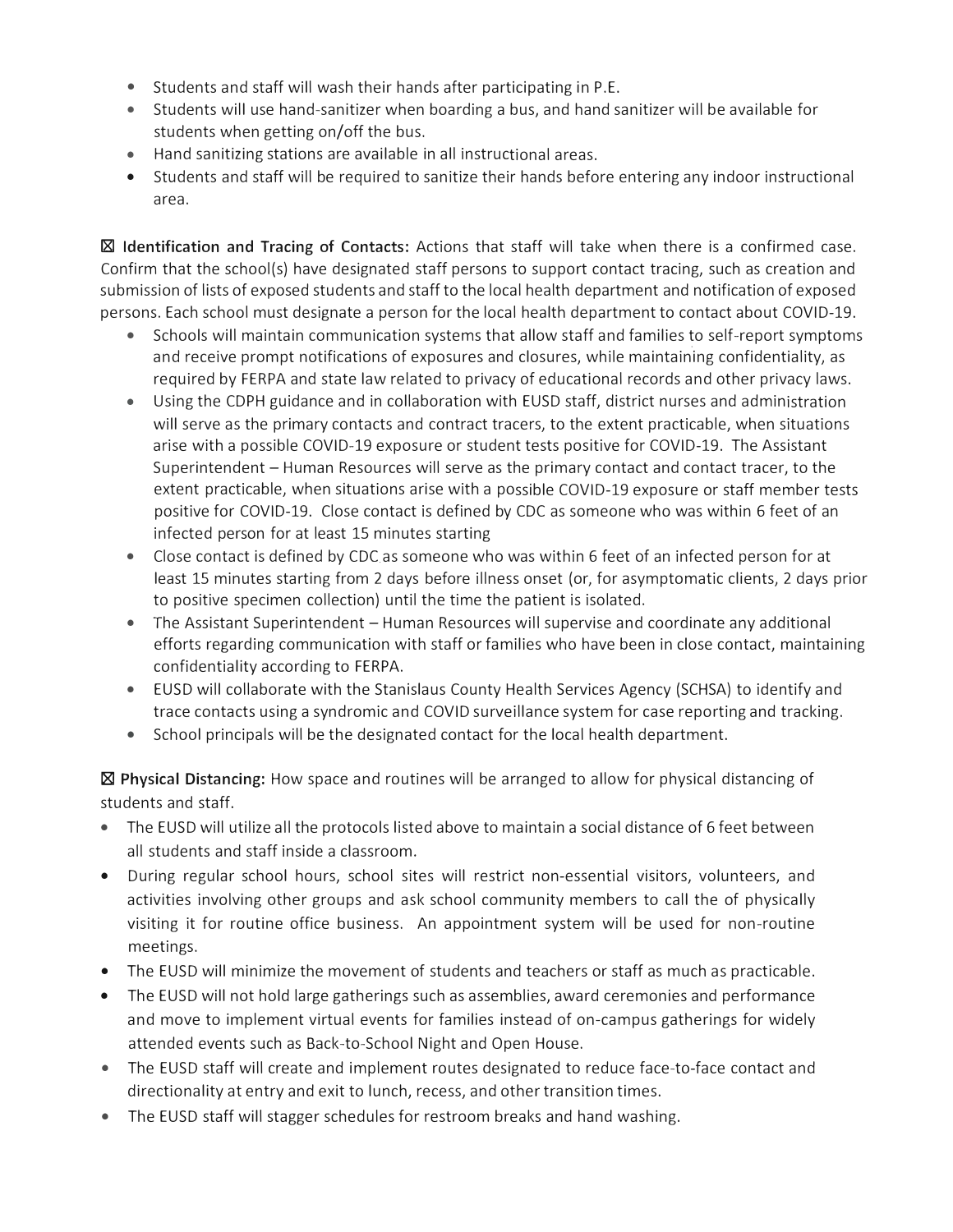- The EUSD staff will modify instructional schedules, lunch and recess protocols to reduce the concentration of students and build stable cohorts.
- •The EUSD may serve meals outdoors or in classrooms in lieu of the cafeteria.
- • The EUSD staff will hold recess and play activities in separate areas designated by class or grade level.
- Each EUSD school will have a 'quarantine' room to hold staff or students who show symptoms while at school.
- The EUSD is utilizing the hybrid return to school model to split our respective student populations in one-half to support the efforts to social distance.

181 **Staff Training and Family Education:** How staff will be trained, and families will be educated, on the application and enforcement of the plan.

- •Staff will be trained and families will be educated on the application and enforcement of the plan.
- • Site principals and district administration will collaboratively provide training to all staff members on the application and enforcement of the plan
- The Assistant Superintendent Human Resources will provide training for district office staff.
- Communication will be sent home to families explaining the plan and expectations. Communication may occur in the form of printed materials, Parent Square postings, website postings and personal communications via phone or email or conference.

181 **Testing of Students and Staff:** How school officials will ensure that students and staff who have symptoms of COVID-19 or have been exposed to someone with COVID-19 will be rapidly tested and what instructions they will be given while waiting for test results. Describe how staff will be tested periodically to detect asymptomatic infections.

- • School officials will ensure that students and staff who have symptoms of COVID-19 or have been exposed to someone with COVID-19 will seek rapid testing and instructions will be given while waiting for test results. Staff be tested periodically to detect asymptomatic infections.
- The District will test staff periodically, as testing capacity permits and as practicable. Examples of recommended frequency include testing all staff over 2 months, where 25% of staff are tested every 2 weeks, or 50% every month to rotate testing of all staff over time, and staff will be provided a COVID-19 test.
- EUSD will be participating in the Stanislaus County Office of Education {SCOE) sponsored COVID-19 testing program.
- Should staff require testing beyond their EUSD bi-monthly district testing, they may utilize their private insurance provider for testing or one of three community testing centers in Stanislaus County (Modesto, Turlock, Salida).
- The Assistant Superintendent Human Resources will oversee the coordination with our respective school sites to ensure that students and staff are quickly and safely removed from the school setting if they show symptoms of the virus.
- The Assistant Superintendent Human Resources will coordinate the actions of our staff regarding testing and periods of quarantine. The Deputy Superintendent will also coordinate all return to work stipulations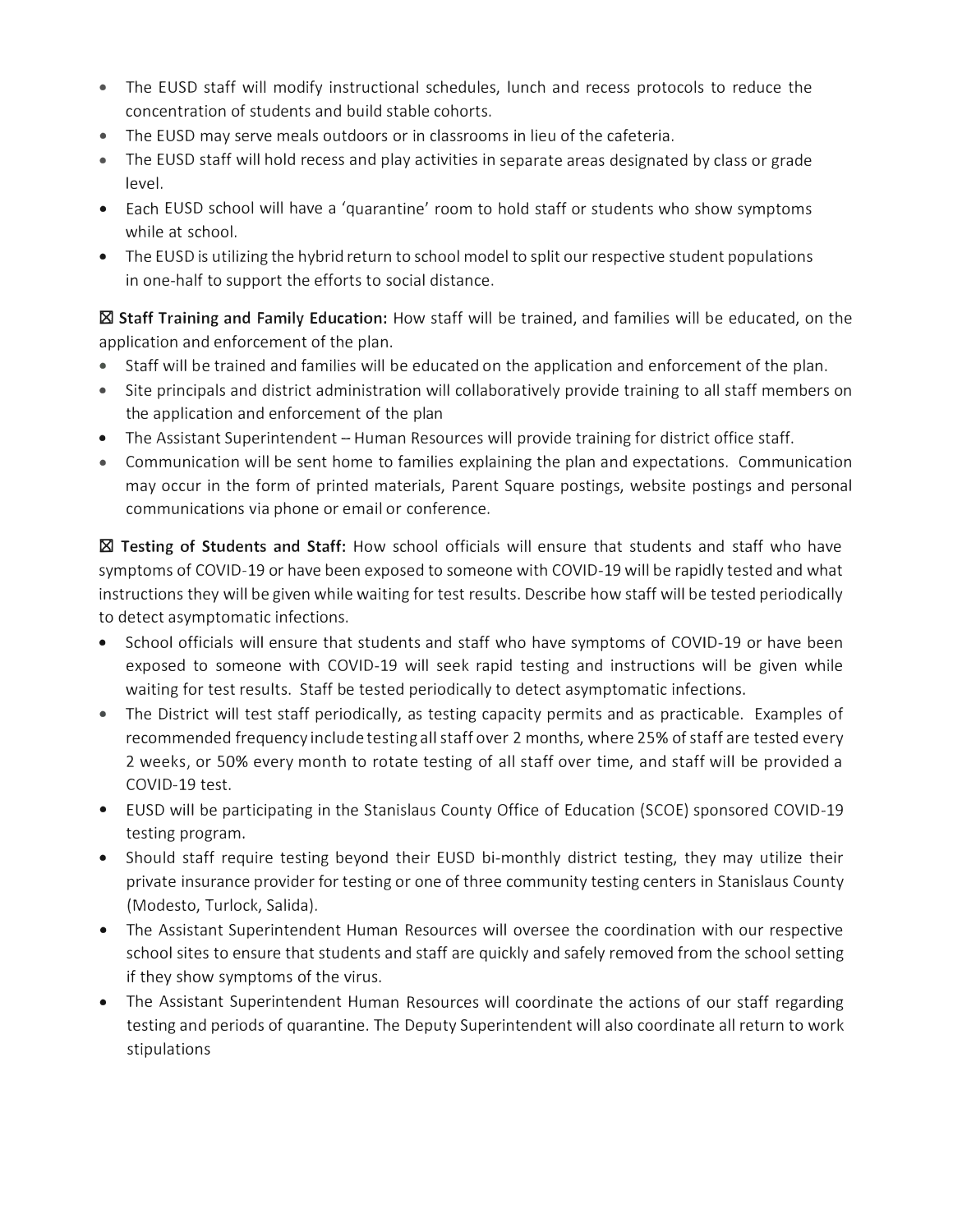- Respective School Site Principals and School Nurses will coordinate the actions of students regarding testing and periods of quarantine. The respective Site Principals and School Nurse will coordinate any return to school stipulations for students.
- Testing protocols for asymptomatic individuals will be dictated by the County Public Health Office.

181 **Triggers for Switching to Distance Learning:** The criteria the superintendent will use to determine when to physically close the school and prohibit in-person instruction.

- Criteria the superintendent will use to determine when to physically close a school and prohibit inperson instruction has been determined.
- The California Department of Public Health recommends individual school closure based on the number of cases, the percentage of the teacher/student/staff that are positive for COVID-19, and following consultation with the Local Health Officer. Individual school closure may be appropriate when there are multiple cases in multiple cohorts at a school or when at least 5 percent of the total number of teacher/student/ staff cases are within a 14-day period, depending on the size and physical layout of the school.
- The California Department of Health recommends that a superintendent close a school district if 25% or more of the schools in a district have closed due to COVID-19 within 14 days, and in consultation with the local health department.
- The Local Health Official may also determine school closure is warranted for other reasons, including results from public health investigation or other local epidemiological data.

181 **Communication Plans:** How the superintendent will communicate with students, staff, and parents about cases and exposures at the school, consistent with privacy requirements such as FERPA and HIPAA. Please specifically refer to 34 CFR § 99.3

- The Superintendent or designee will communicate with students, staff, and parents about cases and exposures at the school consistent with private requirements such as FERPA and HIPAA.
- Student or staff with COVID-19 symptoms (e.g. fever, cough, loss of taste or smell, difficulty breathing):
	- <sup>o</sup> Sent home immediately and placed in school's quarantine room while awaiting pick-up.
	- <sup>o</sup> Recommend to be COVID-19 tested.
	- <sup>o</sup> No communication to their classroom or school community.
- Student or staff with COVID-19 symptoms with close contact to a confirmed COVID-19 case:
	- <sup>o</sup> Send home student or staff immediately
	- <sup>o</sup> Quarantine for 24 days from last exposure
	- <sup>o</sup> Recommend COVID-19 testing
	- <sup>o</sup> School/classroom remain open
	- o Consider school community notification of a known contact
- Staff or student with confirmed COVID-19 case infection:
	- <sup>o</sup> Notify the local public health department
	- <sup>o</sup> Isolate case and exclude from school for 10 days from symptom onset or test date
	- <sup>o</sup> Identify close contacts, quarantine and exclude exposed contacts, could be entire cohort for 14 days after the last date the case was present at school while infectious
	- <sup>o</sup> Recommend testing of contacts, prioritize symptomatic contacts
	- <sup>o</sup> Disinfection and cleaning of classroom and primary surfaces where case spent significant time
	- <sup>o</sup> School remains open
	- <sup>o</sup> School or classroom community notification of a known case